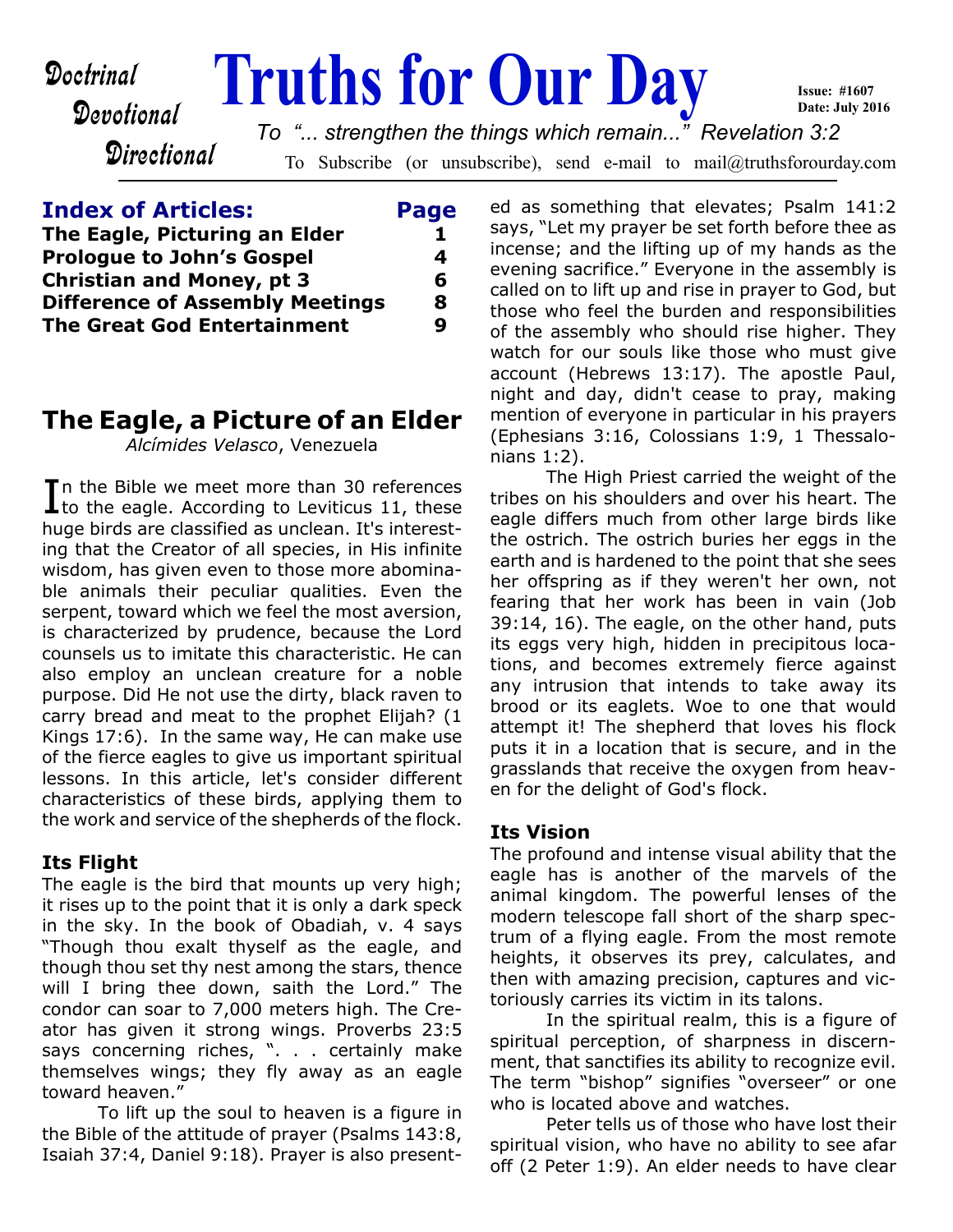# "Truths for our Day"

is a monthly publication that is freely available on the Internet and is intended to be a help to believers who appreciate the timeless truths of God's Word and who recognize the unchanging principles of God's will for His people. It is primarily intended to strengthen those who enjoy fellowship in local assemblies of believers who are gathered to the Name of the Lord Jesus Christ alone.

**Editor and Publisher:** Joel Portman 1200 Forest Glen Ct. SE, Cedar Rapids, IA, 52403 Write to: mail@truthsforourday.com

All issues of "Truths for our Day" are available by clicking on the link below. This will take you to the index: **Truths For Our Day** 

## Please read this notice:

You are permitted to reprint any issue of "Truths for our Day" that you desire, either for yourself, or to share with other believers. However, if you wish to copy an<br>individual article, we will forward your request to the copyright owner of the article to request his permission. For this reason, the format of the publication is locked to prevent unauthorized publication of articles that the author would prefer to reserve. Please do not copy them in any other way. We want to respect the ownership of all those who have written articles.

 We also hope you will let others know about "Truths for our Day" and encourage them to subscribe as well. They can do so by simply sending an e-mail to mail@truthsforourday.com

Thank you

spiritual vision in order to

a. Detect a disheartened condition in the emotional expression on the face of one of the sheep (Genesis 40:6-7).

b. Perceive and discover hidden sin (2 Samuel 12:7).

c. Be able to recognize potential gift and ability in the younger ones (Acts 16:1).

d. To be sensitive to whatever plot might exist against the assembly or right doctrine (Acts 15:1).

e. Have spiritual penetration to clearly distinguish a godly attitude from a carnal condition. f. Have wisdom to be conscious of the spiritual pulse of the flock of God.

 There is no doubt as to the need for true elders with vision and spiritual scent like the eagle; those of whom it can be said as of Moses at his death, "his eye was not dim" (Deuteronomy 34:7); and also what was said of the blind man when he was healed, that he "saw every man clearly." (Mark 8:25).

## **Its Vigor**

Where does the eagle receive renewed strength to maintain its dominance for many years as the king of birds? From what Job 39:27 concludes, that it instinctively obeys the dictates of its Creator. The wise God has provided it with a means to renew its youth. Psalms 103:5 alludes to this constant process of renovation. Naturalists say that every spring, its instinct makes it rise to a precipitous escarpment where it is alone for a short time. There a biological process takes place. It divests itself of its old plumage, worn out from the effect of the sun and the friction of the air currents. Isaiah 40:31 says concerning this, "They that wait upon the Lord shall renew their strength; they shall mount up with wings as eagles; they shall run, and not be weary; and they shall walk, and not faint."

 The true pastors are like "oxen that are strong to labor", and their experience should be like that of Jacob, who could say, ". . . in the day the drought consumed me, and the frost by night; and my sleep departed from mine eyes." (Genesis 31:40).

 Jethro, seeing the load that Moses was carrying as a shepherd of Israel, said to him, "Thou wilt surely wear away, both thou, and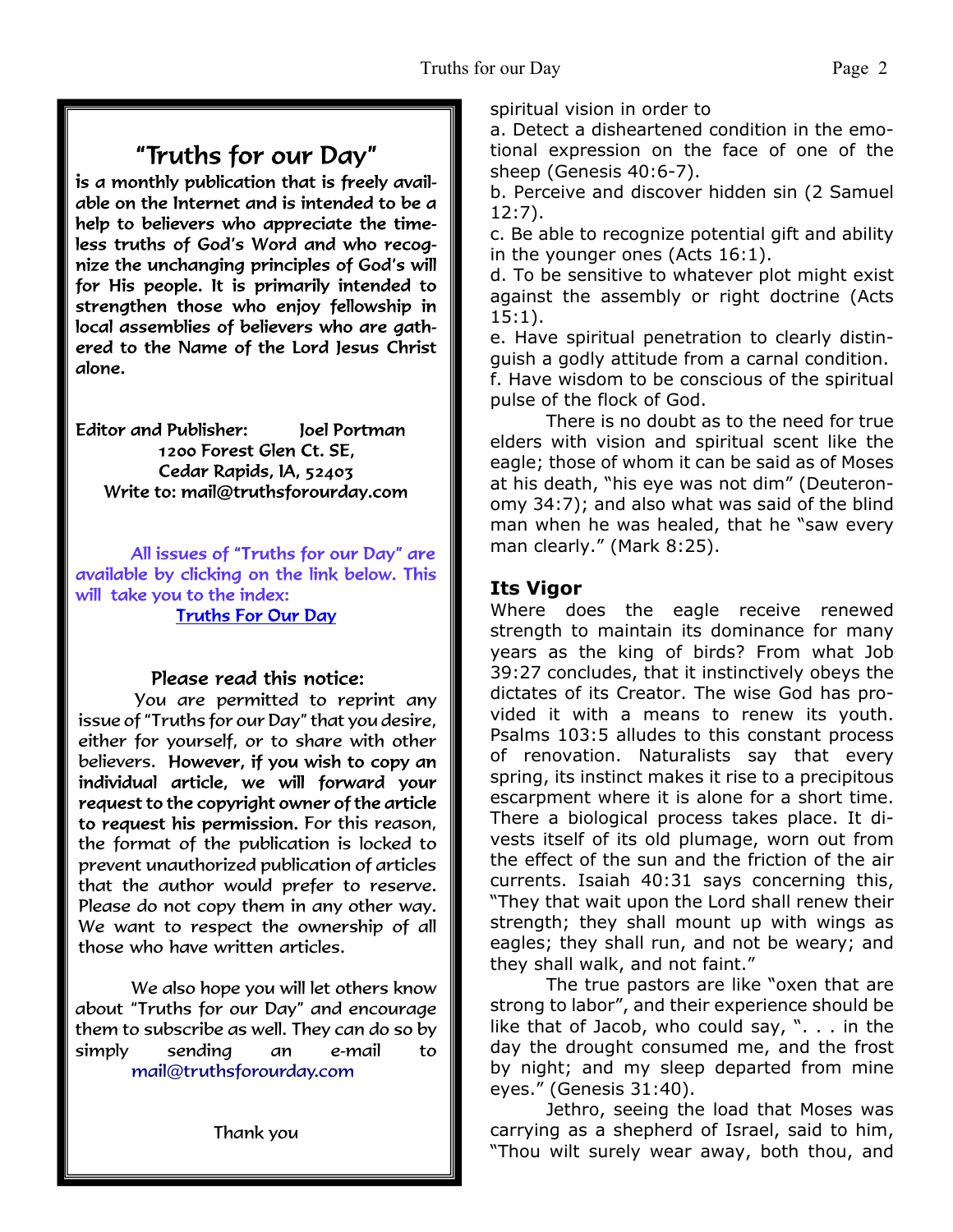this people that is with thee: for this thing is too heavy for thee; thou art not able to perform it thyself alone." (Exodus 18:18). The apostle Paul said, "Beside those things that are without, that which cometh upon me daily, the care of all the churches." (2 Corinthians 11:28). How much more the elders as they deal with many responsibilities? In the same way that a battery of a car loses its charge in the process of starting, and it needs to be recharged by means of the alternator, with us it is the same.

 We pray for our elders, that they might be continually revitalized. Because of this, God exhorts us to obey our shepherds, so that they may accomplish their work with joy, not with grief, because this isn't profitable for us, (Hebrews 13:17). It is alone with God on our knees, where we encounter strength, alone with God in His Word. Moses came down from the mount with the brilliance of the glory of God in his face; under the influence of this impression, with holy energy, he could vindicate the character of God and His law in the midst of a wild people. (Exodus 32:15-24).

## **Its Velocity**

These birds are swift in flight, they launch themselves upon their prey with dizzying velocities. Concerning Saul and Jonathon it was said in 2 Samuel 1:23, ". . .they were swifter than eagles. . ." The same is said of the horses of the Chaldean army in Jeremiah 4:13, Lamentations 4:19. The Lord said that the heavenly Father feeds the birds of the air; but they don't remain comfortably in their nests waiting for God to bring them their provision. They seek their food with diligence. The apostle Peter, speaking of the qualities of an elder said, "Feed the flock of God which is among you. . . with a ready mind." (1 Peter 5:2). "Not slothful in business; fervent in spirit, serving the Lord (Romans 12:11). The shepherd of the parable in Luke 15 was quick and agile to seek the lost sheep; and did not return until he was carrying it on his shoulders. Zechariah 11:17 says, "Woe to the idol shepherd that leaveth the flock!" It is sad, but there are pastors that are quick to excommunicate, but slow to visit and indolent to restore. Proverbs 27:23 says, "Be thou diligent to know the state of thy flocks, and look well to thy herds." The apostle Paul gives thanks for Titus's care. God put into the heart of this faithful brother to

go, out of his own will and concern, to Corinth (2 Corinthians 8:16). Brother Fairfield (Venezuela) said on one occasion that the great primary necessity in Venezuela wasn't for full time workers as it was for genuine elders.

 We pray that the Lord will give more grace and diligence to our beloved shepherds. The Lord said, ". . . I, even I, will both search my sheep, and seek them out. . . I will seek that which was lost, and bring again that which was driven away. . ." (Ezekiel 34:11, 16).

## **Its Vocation**

This bird of the air is a faithful teacher; it teaches its eaglets that their sphere of life is to life high above in the clouds. This is exemplified in the beautiful passage in Deuteronomy 32:11, that says, "As an eagle stirreth up her nest, fluttereth over her young, spreadeth abroad her wings, taketh them, beareth them on her wings. . ." The expression is proverbial: The eagle teaches its young to fly, and later it leaves them to fly alone. This single bird knows the time when the eaglet should receive its first practice about flight; she isn't too soon or too late. She lets them fall in the air, then when she sees them nearing the ground, she lifts them up upon her plumage at the opportune moment. It isn't prudent to have the platform available for a new believer; one might lift a young believer very high, but later see him fall spectacularly to the ground. But this isn't the first time that this has occurred in our assemblies. Neither is it wise to put a muzzle on those who labor. How fortunate those elders are who feel the supreme calling of God to prepare others, step by step. The young of today will be those who will fill the voids that will come when the present leaders in their ministry are gone. To form deacons, prepare elders, model future workers is the task of elders who have foresight, generous hearts, who have elevated perspective. Egotism doesn't have any room in these men; mean-spirited, stingy aspirations are excluded. The elder that fears that another might progress and take away his responsibility, isn't an elder with heart nor calling. The apostle Paul said to Timothy, "And the things that thou hast heard of me among many witnesses, the same commit thou to faithful men, who shall be able to teach others also. (2 Timothy 2:2).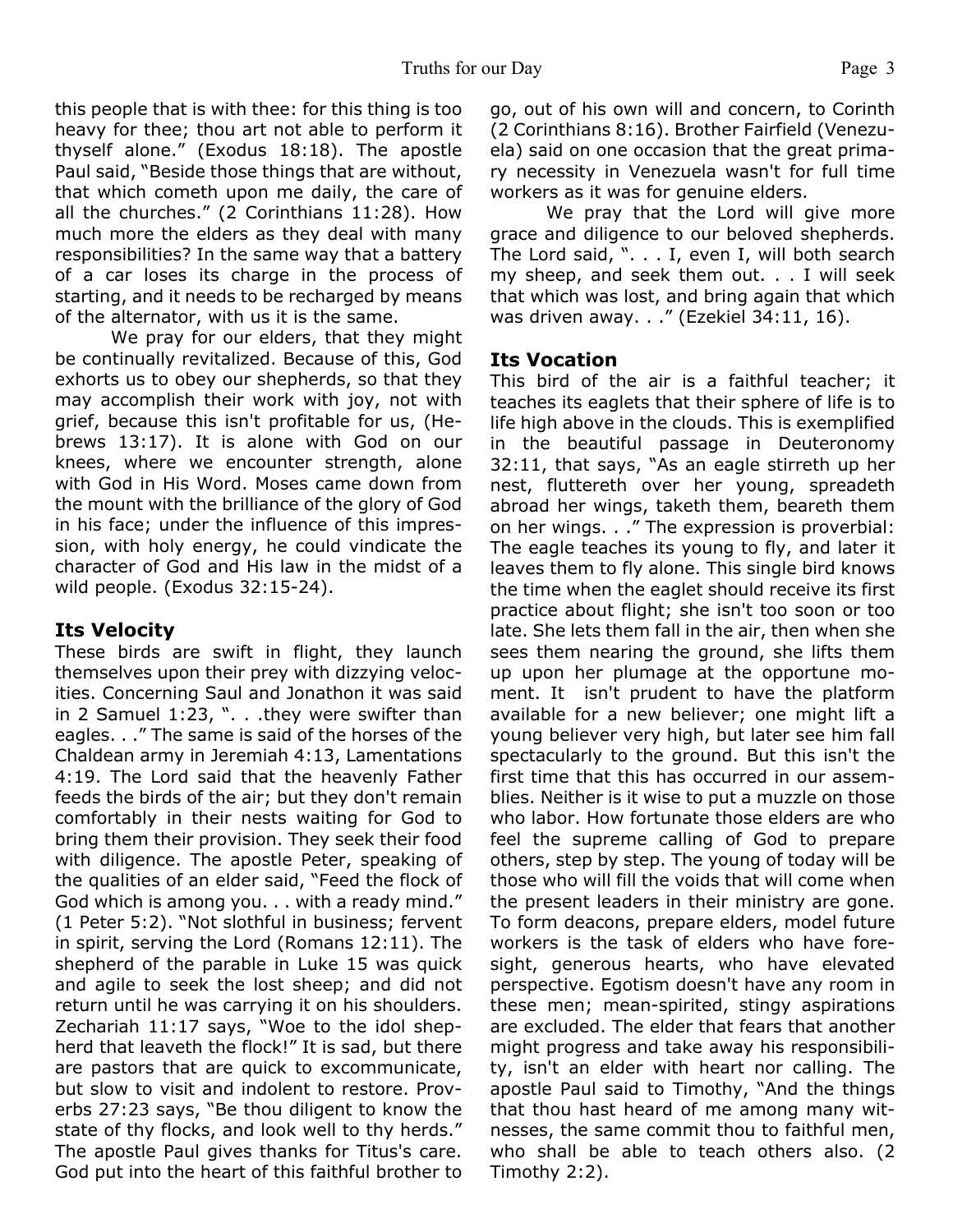## **Prologue to John's Gospel,**

#### **pt. 5** *Joel Portman*

John has introduced the themes that will<br>predominate in his gospel and which he will ohn has introduced the themes that will develop. They are the deity of Christ as the eternal Word, the unique and ultimate revealer of God to man, the Originator of all things, the source of all light and truth, and the unique Person who was from eternity but became truly man. These themes form the basis for what John amplifies in the chapters that follow. In this way, the gospel of John is different from the synoptic gospels. It doesn't begin in time, but in eternity. It begins from God working out toward men rather than His incarnation. It presents Christ in His character as the Burnt Offering, who voluntarily presented Himself as the One Sacrifice that would bring complete honor and satisfaction to the heart of God, giving Himself for the glory of God. So that the emphasis is on the deliberate, voluntary movements of the Eternal One to accomplish this work to "finish" all that God desired. So that v. 11 declares that "He came" and v. 14 says that "the Word became (JND) flesh" which was an active step and not passive. The emphasis on His determination to act in this way is emphasized throughout the entire gospel.

 We can hardly pass over John 1:14 without further noting that this is a verse that contains vital and precious truth concerning the incarnation of the Son of God. John cites two evidences for the reality of His incarnation: One is His real presence among men and the other is the witness of the apostles. They had the experience of personally scrutinizing Him and testifying to the reality of His humanity (see 1 John 1:1-3). In beholding His glory, they witnessed a glory that only one who was the only begotten of the Father could express, and it was linked with a manifestation of grace and truth. When Moses in Exodus 33:18 petitioned Jehovah to show him His glory, the response was, "I will make all my goodness pass before thee, and I will proclaim the name of the Lord before thee; and will be gracious to whom I will be gracious and will shew mercy on whom I will shew mercy." The experience recorded in Exodus 34:6, was a display of God's glory in His

abundant mercy and graciousness, goodness and truth. This is an aspect of His glory that is unique, and which was seen perfectly in the Word.

 He is "the only begotten Son" or, "only born" of a father, which signifies that He is more than the "unique Son", though that is true. However, to use the word "unique" only translates one of the Greek words and omits the full meaning of "monogenes". Others instances of the word are in Luke 7:12 ("only son", 8:42 ("one only daughter"), 9:38 ("mine only child"). It is also found in Hebrews 11:17 with reference to Isaac, as the only son in a unique, promised relationship as compared with Ishmael. Vincent's Word Studies amplifies its meaning well by saying, "John's word marks the relation to the Father as unique, stating the fact in itself. Paul's word places the eternal Son in relation to the universe. Paul's word emphasizes His existence before created things; John's His distinctness from created things. Monogenes distinguishes between Christ as the only Son, and the many children (tekna) of God; and further, in that the only Son did not become such by receiving power, by adoption, or by moral generation, but was such in the beginning with God. The fact set forth does not belong to the sphere of His incarnation, but of His eternal being."

Since many contrary heresies were being promoted in John's day, and possibly many were centered in Ephesus, he was led of the Holy Spirit to write in simple words that express profound truth which defends the Person and nature of the Lord Jesus. A. C. Gaebelein has a length passage in his commentary on John's Gospel that, though long, deals with some aspects of those heresies and how this verse serves to contest them. (If anyone desires to pass over this, you may, since it is perhaps more detailed than some would like). He says that this verses answers at least five heresies concerning Christ. First, it contradicts Docetism, which was a branch of Gnosticism, that denied the corporal reality of Christ, holding rather that He only had an "apparent" human body. John, here and in 1 John 4:2-3 asserts that Jesus Christ has come "in flesh", that is a genuine body in which He yet continues. It also combats Arianism, which teaches that the Lord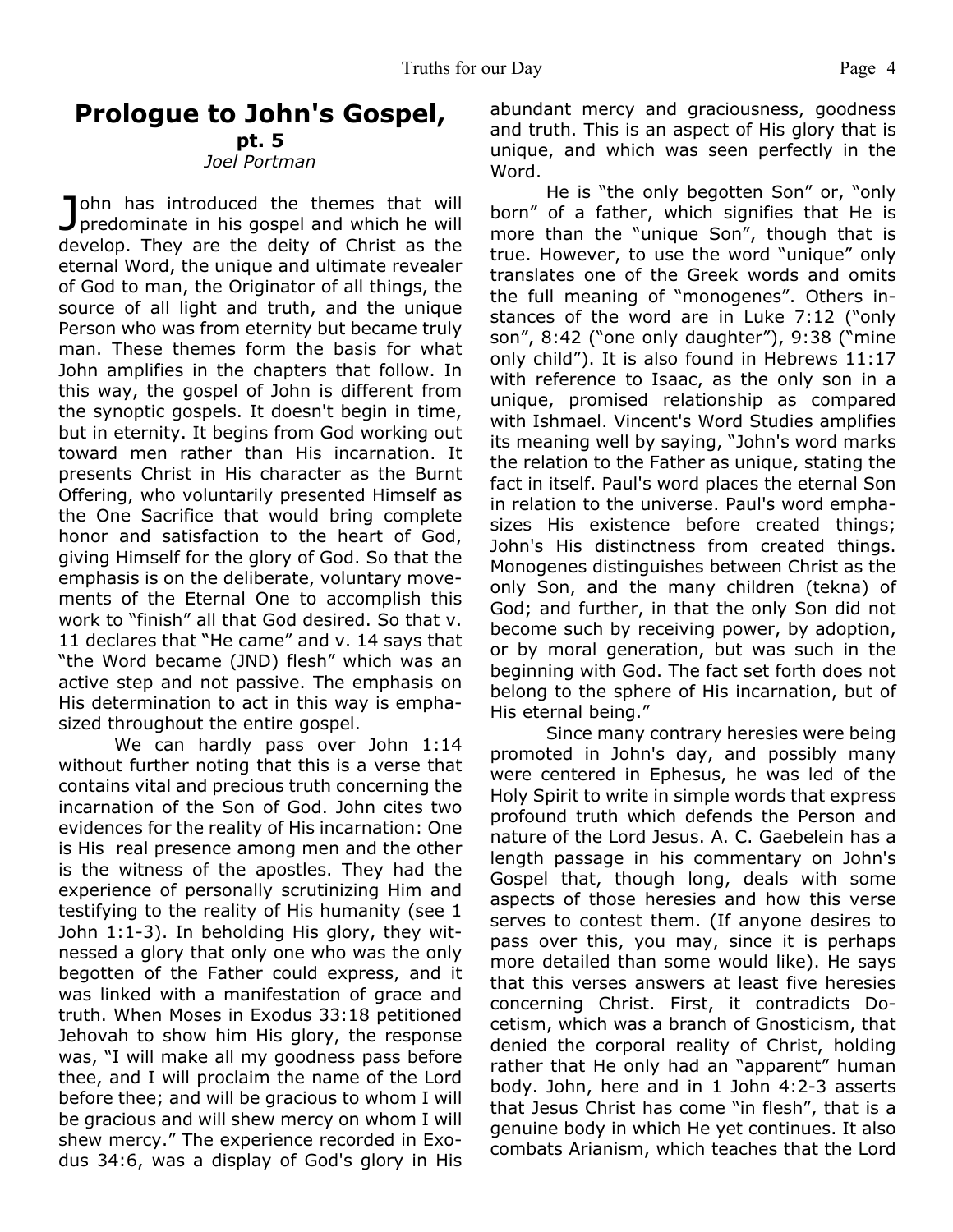is not true God. Saying that 'the Word' became flesh, he refers back to 1:1-3, where attributes of deity are given to Him. It negates teaching of Appollinarianism, which "taught that our Lord was God and Man, but this system held that our Lord only had a human body and not a human soul. The word 'flesh' contradicts this, for it means a real man with body and soul." It opposes Nestorianism, that holds that "the Godhead made one person and the manhood another person. This is answered by the text, 'the Word became flesh,' which shows union and not separation." It is against Eutychianism, that "confounded the natures of our Lord and taught that Christ is from two natures, but not of two natures." This verse confounds and answers all such heresies and others. How essential it is that we be accurate and scriptural when speaking or thinking about our blessed Lord Jesus Christ!

 Following those remarkable statements, v. 15 continues with John the Baptist's remarkable, brief testimony to Christ. Again, his words are full of meaning as he "beareth witness" (present tense, since his declaration, though given long before the gospel was written was, and still is, valid), that the One coming after him was before him. That paradoxical expression is designed to validate that Christ, who followed John in time, actually preceded him in existence, for He was from eternity, while John began when he was born. It also is saying that the One who is announced by the forerunner is always greater than the one who goes before. In John 3:30, John declared that "He must increase but I must decrease." In saying so, he indicates that his ministry was temporary and anticipatory and would decrease, but that of Christ would be permanent and increasing. Isaiah wrote that "Of the increase of his government and peace there shall be no end. . ." (Isaiah 9:7). John was the greatest of all prophets, (Matthew 11:11), for he had been given the privilege of announcing the imminent coming of Christ, but the greatest of all prophets was lesser than the One of Whom he prophesied. Another prophet, Micah, said that "His goings forth have been of old, from everlasting" (5:2). So that in this verse we see that the Word was John's successor in time, but has precedence in position and preexistence in

terms of duration.

 The greatness of the Word became flesh is emphasized in v. 16. Available to all who received Him is the "fullness", a word that indicates the completeness, the over-bounding sufficiency of all that is found in Him, and the complete lack of anything. It would seem that John is emphasizing that in the supply of grace that continues, "grace for grace" or "grace in place of grace", that there is limitless supply for every need. He provides grace for salvation, and grace for preservation. There is grace for the past and grace for the present. We find grace in prosperity and also in adversity. The supply that meets our need and ministers every blessing is inexhaustible, and it can be found at every stage of our lives. Israel woke every day except the Sabbath to find the provided manna, just as God had promised, and it was there despite their unbelief and failures. What an encouragement to come to Him, who is the "Bread of Life" and the "Living Water" along with other ways which He uses to present Himself. Our lack is not because of His inability to supply! It is due to our failure to seek and receive.

 The law given by (through) Moses was truth without grace in one sense, though there was grace supplied during the dispensation of law. God answered the failure of Israel to perfectly obey the law by giving the sacrifices, all of which pointed to the finality of the work of Christ. The law made demands but didn't supply the grace to fulfill them. Grace and truth in perfect balance have been clearly displayed, centered and supplied in Jesus Christ. John develops this pattern in his gospel. When dealing with the Samaritan woman, (ch. 4), He began by telling her what His grace could supply, but with her interest piqued, He brought out the truth that she must face regarding her sinful condition. In ch. 6, the Lord speaks words of grace to those who sought Him, but when their unbelief was exposed (v. 52), the truth that He expressed (v. 64) caused many to go back. We see His grace emphasized in 8:21-43, but finally the truth that revealed their father is in v. 44-58, after which they took up stones to stone Him. Grace and truth always existed in Jesus Christ, but that perfect harmonious expression wasn't seen until He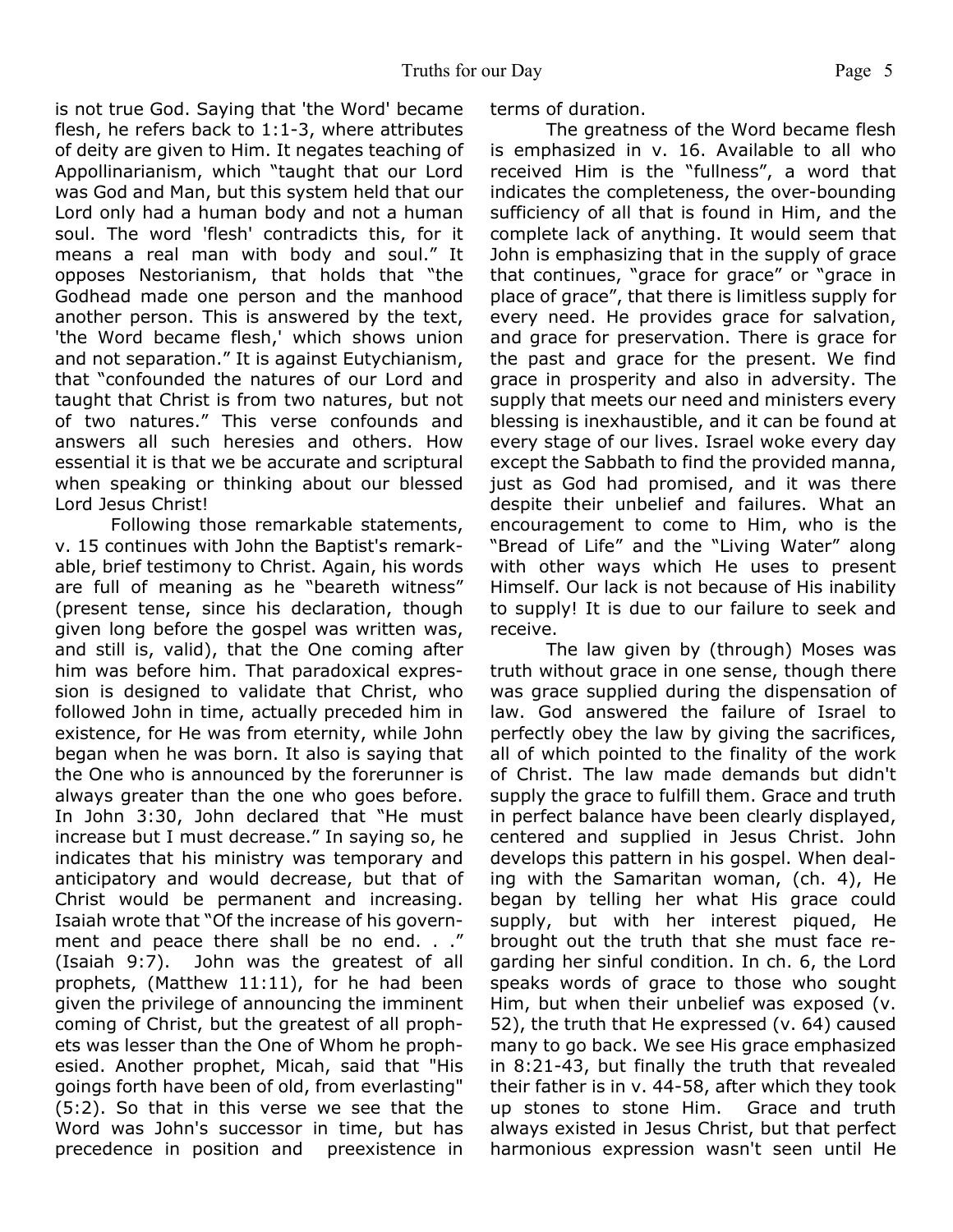came unto His own. On our part, we tend toward one or the other; some tend toward truth at the expense of grace while others lean toward grace at the expense of truth. Only in Him the perfect, harmonious balance was always manifested and was an aspect of His glory that He revealed.

 He alone was the Revealer of God. Some try to use v. 18 to teach that since no man has seen God at any time, that means that He wasn't God. But that is certainly not what John writes; to do so would contradict all that has gone before! No man has, nor can see God, for God is spirit. The only One who has revealed God is the eternal Word, both incarnate and in flesh. All revelations of God in the Old Testament were the Son. He is the "Angel of Jehovah" to Israel. He was the One who came to Abraham's tent in Genesis 18.

 Again Hebrews 1:1-2 makes clear that while God spoke through the prophets in times past, that manner of speaking was partial, fragmented, temporary, and variegated. "In these last days" (at the end of the days) He has spoken through (in) Son". Again He stresses this truth in John's gospel more than once. In 12:45, He said, "He that seeth me seeth him that sent me." In 14:9 we read that familiar verse, "He that hath seen me hath seen the Father . . . " The truth is also taught in Colossians 1:15, "Who is the image of the invisible God. . ." So we bow in wonder and appreciation before Him, "Who being the brightness of His glory and the express image of His person, and upholding all things by the word of His power, when He had by himself purged our sins, sat down on the right hand of the Majesty on high." (Hebrews 1:3).

 We trust that this consideration of John's introduction to the gospel will help to enhance our worship and appreciation for the One who descended and who has now ascended, and in whom every expression of the eternal God has been manifested.

*(concluded)*

## Lowliness of heart is real dignity, and Humility is the brightest jewel in the Christian's Crown.

## **Christian and Money, pt 3**

*Robert Surgenor*

## **Some Soul-Searching Questions**

A llow me to be politically incorrect by asking<br>You a few questions. Have you ever made a you a few questions. Have you ever made a sacrifice by not purchasing a wanted item, and giving the money to a needy saint? How many pioneering laborers have you personally supported with your substance? Have you ever sought to win a soul to Christ by sharing your substance with them? Have you ever shared your temporal blessings with Christians less fortunate? This does not mean that we are to be inconsiderate of our own needs. "There is treasure to be desired and oil in the dwelling of the wise; but a foolish man spendeth it up." (Proverbs 21:20). The Christian is not to waste his money, but rather use it in a discrete way so as to honor the Lord.

 Are you happy to give money to others? Does it fill you with joy? If not, then you have a love of money, which is a root of all evil, which while some coveted after have erred from the faith, and pierced themselves through with many sorrows (1 Timothy 6: 10).

### **Rich Christians**

We do have Christians that are rich, not resulting from covetousness and greed for more, but from natural circumstances. Unlike most of us, riches have just fallen their way. What are they to do with their wealth? God has the answer. "Charge them that are rich in this world, that they be not highminded, nor trust in uncertain riches, but in the living God, who giveth us richly all things to enjoy; That they do good, that they be rich in good works, ready to distribute, willing to communicate; Laying up in store for themselves a good foundation against the time to come, that they may lay hold on eternal life" (1 Timothy 6:17-19).

 First of all, they are not to think themselves better than others, a trait seen among many rich people. I have met meek and lowly millionaires, and in conversing with them they seem to be more interested in others than in themselves. God has given them riches, not for security's sake, but rather that they might trust in the living God, who will give them delight in the right use of their wealth.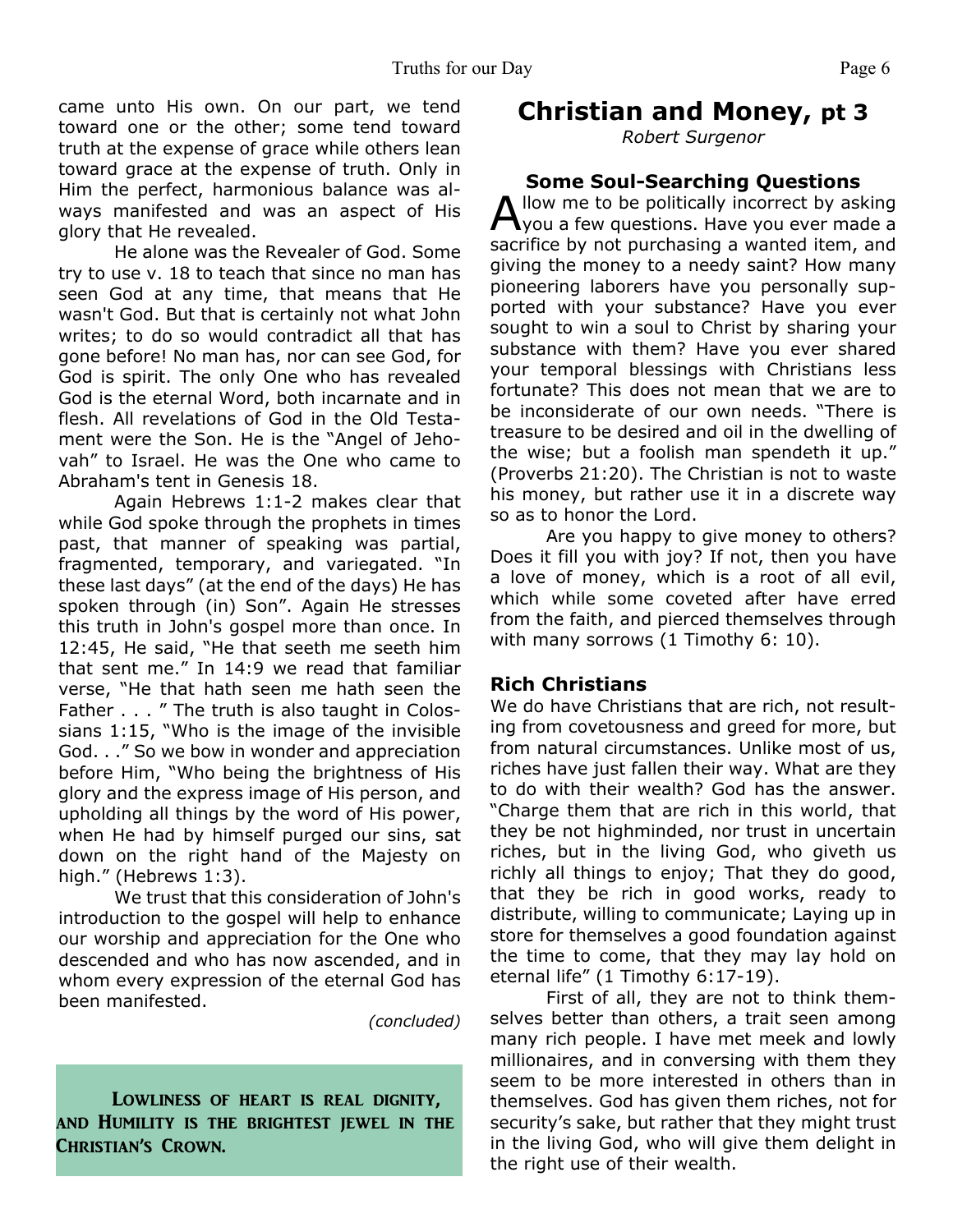They are to do good, meaning "to be useful," ready to distribute, willing to communicate. "Laying up in store for themselves a good foundation against the time to come, that they may lay hold on eternal life." In other words, by conducting themselves this way, they are building for themselves a better heaven; they are investing for the future. We presently have eternal life, but we are exhorted to lay hold on it, meaning that we are to live in the full blessing and enjoyment of it down here.

## **Owe No Man Anything**

Christians are to be diligent and wise as to the spending of their money. J.C. Penny, when starting in business would not sell any item unless the customer had the cash. He sold nothing on time, saying that the credit concept catered to covetousness. Today, the credit card is a great convenience, but it can be abused. How easy to purchase an item and not have the money to pay for it. Before purchasing any item, the Christian should have the cash on hand to pay the monthly credit card bill when it arrives. It he doesn't have the funds to cover his purchase, he should use self restraint and not make the purchase. Let him save his money first, and then buy the item. Think of all the money wasted on credit charges because of one's covetousness. It is tremendous.

I am so thankful that I have never been in debt. All the money that I have saved by not being charged interest, I have been able to use for the Lord. Remember, this little exhortation is still in your Bible – "Owe no man any thing, but to love one another" (Romans 13:8). If you can't afford it, you shouldn't buy it. "The borrower is servant to the lender." (Proverbs 22:7).

## **The Snare of Stocks**

A person's investment in stocks is termed, "mild gambling." It betrays a desire to be rich. Not only this, it is an unequal yoke, for a stockholder becomes a partner in the business, with other ungodly persons. It is a snare to be avoided.

## **Loaning Money**

If a poor brother approaches you in need of a loan you can loan him money but should not charge him interest, for God says; "If thou lend money to any of my people that is poor by thee, thou shalt not be to him as an usurer, neither shalt thou lay upon him usury" (interest) (Exodus 22:25). However, if a prosperous brother comes to you and needs more money for a business venture, then he should feel obligated to give you interest on the loan, for he is not poor.

## **Living Righteously**

Americans have lost the art of living within their own means. Many are head over heels in debt. Let us who are Christians be wise and careful how we spend our money, for all that we possess belongs to the Lord. Let us not be stingy, neither wasteful with our substance, but with sobermindedness, and prayerfulness, employ our money in such a way that God will be honored. God says; "Honour the LORD with thy substance, and with the firstfruits of all thine increase: So shall thy barns be filled with plenty, and thy presses shall burst out with new wine" (Proverbs 3:9-10).

 "As base a thing as money often is, yet it can be transmuted into everlasting treasure. It can be converted into food for the hungry and clothing for the poor. It can keep a missionary actively winning lost men to the light of the gospel and thus transmute itself into heavenly values. Any temporal possession can be turned into everlasting wealth. Whatever is given to Christ is immediately touched with immortality." A.W. Tozer (1897-1963).

## **The Generous Farmer**

A farmer who was known for his generous giving could not be understood by his friends how he could give so much and yet remain so prosperous. One of them asked him, "We cannot understand you. You give far more than any of the rest of us, and yet you always seem to have more to give." "Oh, that is easy to explain," the farmer said. "I keep shoveling into God's bin, and God keeps shoveling back into mine, and God has a bigger shovel."

"Give, and it shall be given unto you; good measure, pressed down, and shaken together, and running over" (Luke 6:38)

 "Bring ye all the tithes into the storehouse, that there may be meat in mine house, and prove me now herewith, saith the LORD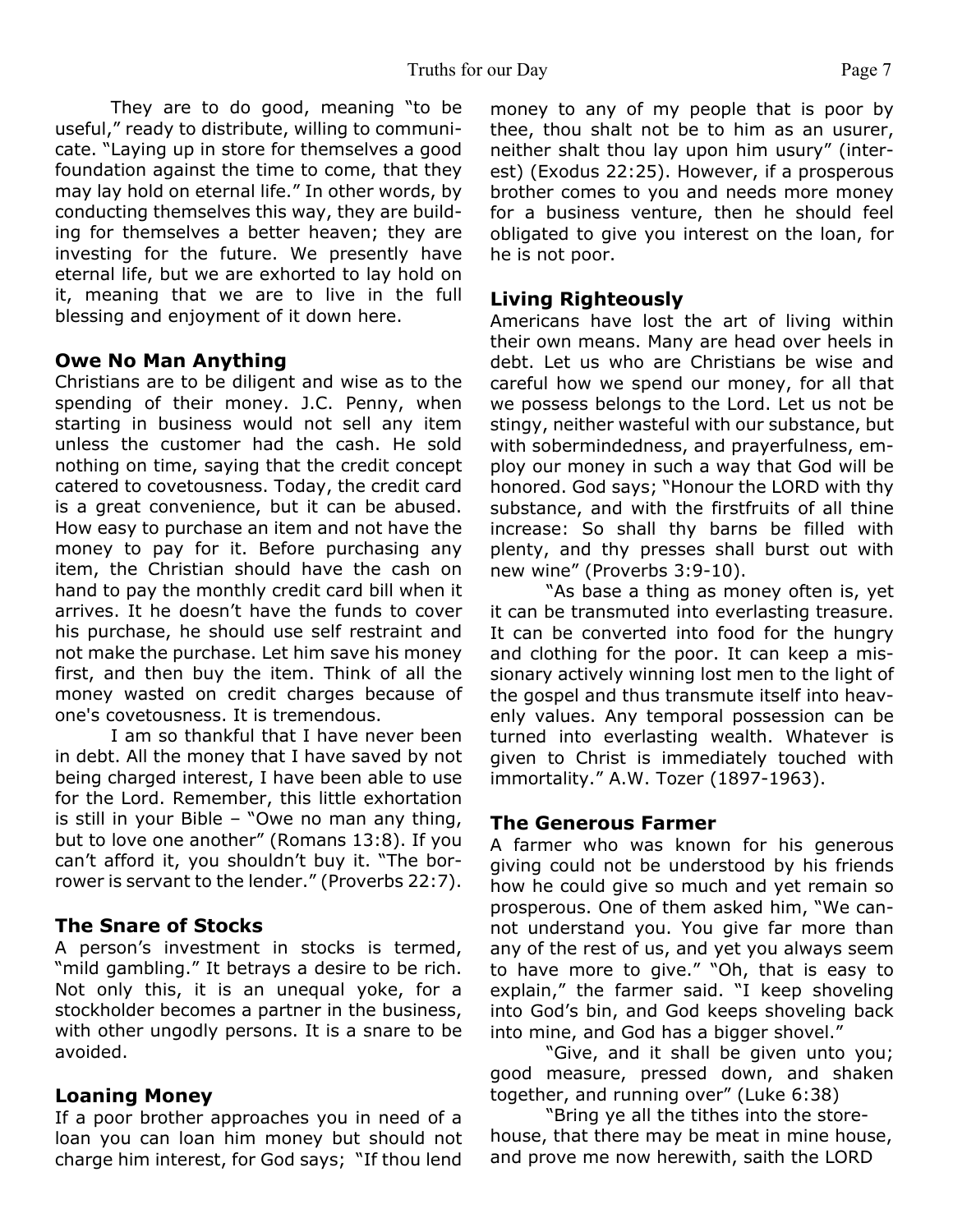of hosts, if I will not open you the windows of heaven, and pour you out a blessing, that there shall not be room enough to receive it. And I will rebuke the devourer for your sakes, and he shall not destroy the fruits of your ground; neither shall your vine cast her fruit before the time in the field, saith the LORD of hosts. And all nations shall call you blessed: for ye shall be a delightsome land, saith the LORD of hosts" (Malachi 3:10-12).

### **THE WISE BUILDER**

There was an old saint who owned a plantation, One of the greatest in this wondrous nation. The money he spent was all for himself, Not a place in his mansion was there a bare shelf.

On his plantation there was a small shack, Inside was a slave, a Christian and black. He had very little, but shared what he had. Living in poverty, yet very glad.

One day the slave died, leaving nothing behind. Folks wept at his funeral, for he was so kind. Later in life, the plantation saint died. The funeral was ornate, but nobody cried.

On the street of gold, a great mansion he saw It was his black slave's, he wondered in awe. If my slave has this, how much better will mine be.

An angel said, "Really? Well, come and see.

He saw a little shack, and was told that was his. He said, "Why is my slave's so much better than this?

"Your slave sent ahead more material to build. While you spent all for your earthly house to guild."

You may go the world over, and you will not find a single believer who is disappointed in the once-

crucified, now-glorified, soon-coming Savior. This is the best answer to the skepticism of the day. Take any class of society, the highest or

the lowest, and there is not an instance of ONE who trusted in the Lord and was confounded.

# **How do our Meetings differ from Others?**

By the late Mr. George Goodman, London, taken from "Wholesome Words", Issue #4

The difference lies chiefly in two things: SIMPLIC-<br>ITY and LIBERTY. These are no novelties, he difference lies chiefly in two things: SIMPLICbut the recovery of that which has been lost to the churches, in large measure, by the encroachments of time.

The apostle Paul feared lest the Corinthians should be corrupted from the simplicity that is in Christ (2 Corinthians 11:3); and this has happened in a large majority of cases, among the churches, through the traditions of men and man-made ordinances (Colossians 2: 20; Matthew 15: 9).

1. We acknowledge no professional ministry. It is clear from 1 Corinthians 12:7, that the manifestation of the Holy Spirit is given to every believer to profit withal, Himself dividing to every man severally as He will. The body is to be edified by that which every joint supplieth. The churches are not to be ministered to by a class to whom a monopoly is given, but by "the effectual working in measure of every part, making increase of the body unto the edifying of itself in love" (Ephesians 4: 16).

This does not mean confusion; for the ministry must be by the Holy Spirit, and in true submission to the Lord who is not "the author of confusion" (1 Corinthians 14: 33); but it means LIBERTY for Him to use whom He will, and to edify His people by the ministry of all to whom He has given grace and gift, as He shall lead.

2. We will be bound by no liturgy. It is quite clear that neither Christ Himself, nor the Apostles, drew up or imposed upon the churches an order of service or forms of prayer. By what right those who have done so have made themselves judges of how the Lord's people should worship, and by what authority they have bound them to certain forms of prayer― we cannot tell. Certainly there is nothing in Scripture to justify it.

True spiritual worship requires much exercise of heart; and this, a large majority who attend what is called public worship, are not prepared for.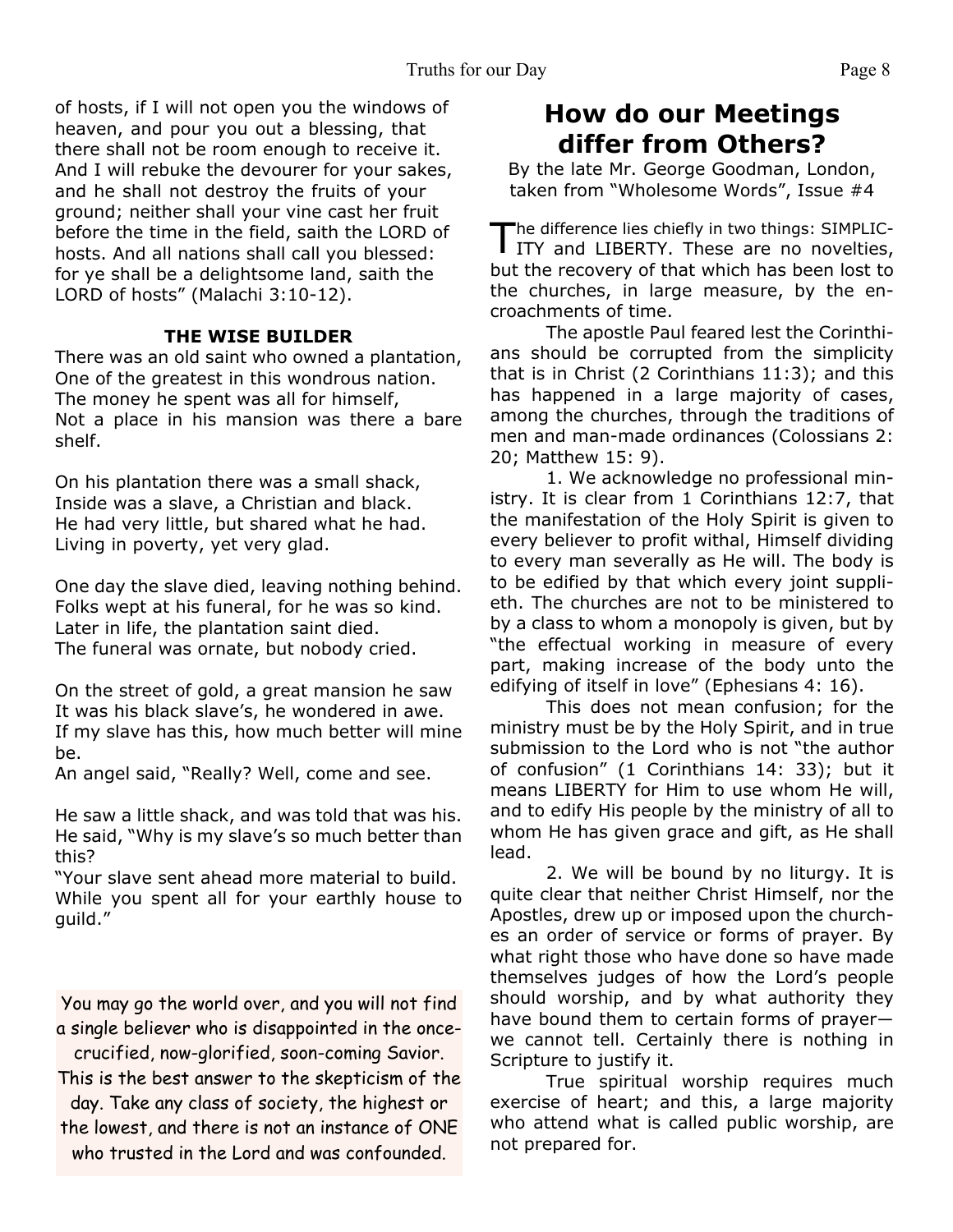3. We have no pre-arranged order of service, with its selected hymns and chosen passages of Scripture, and duly appointed preacher with a carefully-prepared sermon. This is quite permissible and profitable for Gospel services and teaching meetings, where the evangelist or teacher is alone exercising his God-given gifts for the conversion of the lost, or the instruction of the saved; but for worship it is surely out of place as limiting the liberty of the Holy Spirit in the mutual edification of God's people and the free expression of their worship.

Moreover, there are times of silence and meditation that would be hindered were the service to go on in an arranged manner. How fruitful are such times only those who know what worship by the Holy Spirit is, can tell.

4. We refuse to silence the humbler worshippers because of their lack of education. We have no sympathy with those who tell us they cannot listen to an uneducated ministry. Because a speaker drops his "h's" or is ungrammatical it is presumed that he cannot utter a word from the Lord or be used by the Holy Spirit to edify His people. This is absolutely contrary to the mind of God, as revealed in Scripture (1 Corinthians 1: 19―31). When Dr. John Owen was twitted for going to hear a Tinker (John Bunyan) preach, he wisely replied, "I would give all my learning for the tinker's grace." We do not disparage education, but that it be education in the Scriptures and in grace and good works, and not merely the knowledge that "puffeth up" (1 Corinthians 8:1).

5. We will not listen quietly to heresy. It is one of the saddest features of our modern life that those who profess and call themselves Christians will be content to sit in silence under false ministry, where the foundations of the faith are assailed and the authority and sufficiency of the Word of God are denied. Our open meetings are a safeguard against this danger. Where the honour of our Lord is assailed or the authority of His Word challenged, it would certainly not be allowed to pass unrebuked.

6. We do not allow our Assemblies to be interfered with by others, nor to submit to outside authority. We hold that Scripture teaches that each of the "churches of the saints" is directly responsible to the Head of the Church, and to Him alone. Fellowship with other Assemblies is maintained, but it is the fellowship of the Holy Spirit and of the Faith, and not of any outward organization. This not only maintains the liberty of the Spirit, but is a safeguard in days of persecution, and who may say how soon they may be upon us. If we were organized with an earthly head or central government, the enemy would know where to strike; but if we remain as individual "churches of the saints" (1 Corinthians 14:33), the blow that scatters one, only leads to the scattered members forming other Assemblies wherever they are driven, as in the case of the persecution under Saul of Tarsus (Acts 8:4).

These then are some of the features that distinguish our Meetings from those of other Christians. We believe they are all Scriptural; that they are but a return to the spiritual order of God for His churches.

If we could stay ourselves on God, and leave Him to work in His own time and way; if we could really believe His promises, then we could be at rest, even though a thousand rose up against us.

# **The Great God– Entertainment**

*A. W. Tozer*

A German philosopher many years ago said<br>Something to the effect that the more a German philosopher many years ago said man has in his own heart, the less he will require from the outside; excessive need for support from without is proof of the bankruptcy of the inner man.

If this is true (and I believe it is) then the present inordinate attachment to every form of entertainment is evidence that the inner life of modern man is in serious decline. The average man has no central core of moral assurance, no spring within his own breast, no inner strength to place him above the need for repeated psychological shots to give him the courage to go on living. He has become a parasite on the